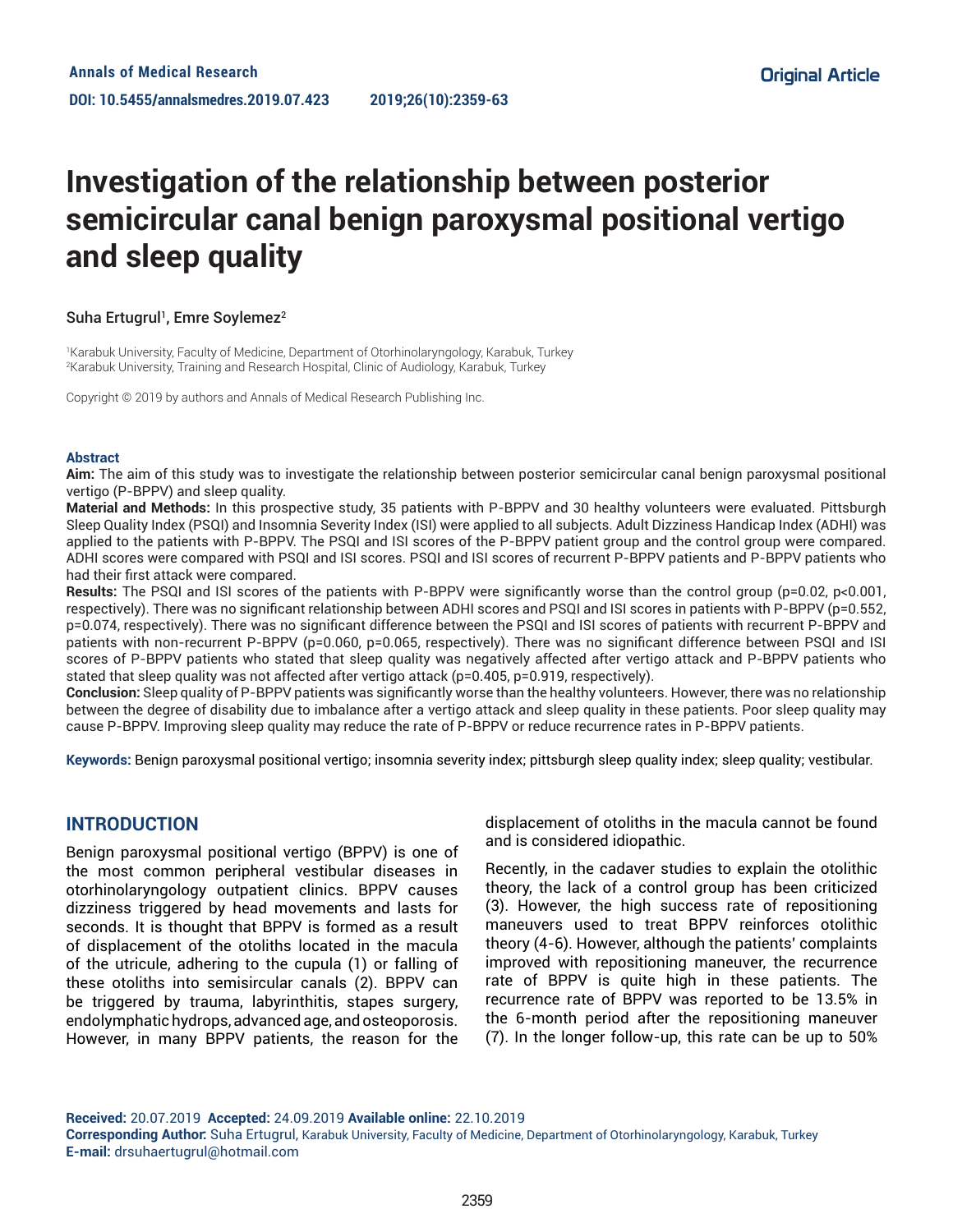(8). The researchers focused on the daily life of BPPV patients to understand the high recurrence rate of BPPV. Recent studies indicate a relationship between BPPV and sleep position. Many BPPV patients experience their first episodes while getting out of bed in the morning or during sleep (9). It is recommended that patients with BPPV who undergo repositioning maneuver should use position restriction and high pillow, with the thought that the sleep position may cause BPPV. However, many studies have reported that position restriction does not affect recurrence rates of BPPV (10, 11). In addition, there are some uncertainties in the literature regarding the relationship between BPPV and sleep. Wang et al. (12) found that sleep quality of patients with recurrent BPPV was worse than patients with non-recurrent BPPV. They reported that patients with recurrent BPPV have more psychiatric problems and that psychiatric problems may affect sleep (12). However, it is known that sleep disorder can cause vestibular problems (12, 13). In this case, the relationship between sleep and BPPV seems to be much more complicated than it was thought, and the relationship between BPPV and sleep has not been fully elucidated.

The aim of this study was to investigate the relationship between sleep quality and BPPV in patients with BPPV.

## **MATERIAL and METHODS**

In this prospective study, patients admitted to the outpatient clinic of otorhinolaryngology with complaints of vertigo were evaluated. A detailed history and otorhinolaryngologic examinations were performed from all patients. Dix-Hallpike test and supine roll test were performed. The diagnosis of posterior semicircular canal BPPV (P-BPPV) was made in the presence of characteristic nystagmus findings induced by Dix-Hallpike test as described by Bhattacharyya et al. (14). Thirty-five P-BPPV patients (mean age: 47.20±16.04 years, range: 23-78 years) presenting with a history of vertigo attack when they getting out of bed in the morning or during sleep, were included in the study. Patients whose vertigo started in day time were excluded. Patients with otological problems such as otitis media, tympanic membrane perforation, otosclerosis, history of otological surgery, obstructive sleep apnea, neurological disease, and psychiatric disease, abnormal blood counts or peripheral vestibular system problems other than P-BPPV were excluded from the study. In the anamnesis of the P-BPPV patients included in the study, the following questions were asked and their answers were recorded.

 1. Have you experienced a similar episode of vertigo in the last year? (Yes or no)

 2. Did your complaint of dizziness adversely affect your sleep quality? (Yes or no)

 3. To which direction do you sleep more often? (right or left)

 4. What is the height of your sleeping pillow? (thin, normal or thick)

Thirty healthy subjects (44.10±11.39 years, range: 24- 70 years) who had similar age and sex distribution with P-BPPV patients were included in the study. Pittsburg Sleep Quality Index (PSQI) and Insomnia Severity Index (ISI) were administered to all subjects. Adult Dizziness Handicap Index (ADHI) was applied to patients diagnosed as P-BPPV. PSQI and ISI scores of patients with P-BPPV and control group were compared. PSQI and ISI scores were compared between patients with recurrent P-BPPV episodes and P-BPPV patients who had their first episodes. In P-BPPV patients, the relationship between ADHI and PSQI and ISI was investigated. In addition, PSQI and ISI scores were compared between P-BPPV patients who stated that sleep quality was affected after the vertigo attack and P-BPPV patients who stated that sleep quality was not affected after the vertigo attack. The relationship between head-lying side during sleep preferences and the affected ears was investigated in patients with P-BPPV. Written informed consent was obtained from all participants. Ethics committee approval was received for the study (2018-10/16).

## **Pittsburgh Sleep Quality Index (PSQI)**

PSQI consists of seven sections named as subjective sleep quality (component 1), sleep latency (component 2), sleep duration (component 3), sleep efficiency (component 4), sleep disturbance (component 5), use of sleep medication (component 6) and daytime dysfunction (component 7). Each component is rated from 0 to 3 and the total score can range from 0 to 21. A total score greater than 5 indicates poor sleep quality.

## **Insomnia Severity Index (ISI)**

UTI is used in the clinical evaluation of insomnia to determine the degree of insomnia. As a five-point Likerttype scale, ISI consists of 7 questions. Each item can be scored between 0 and 4. The total score is ranged from 0-28. If the total score is between 0 and 7 points, it shows sleeplessness in the normal range, 8 to 14 points refers to the lower threshold of insomnia. Fifteen to 21 points show moderate insomnia and severe insomnia is between 22 and 28 points.

## **Adult Dizziness Handicap Index (ADHI)**

The scale consists of 25 questions: 9 questions about emotional status, 9 questions about functional status and 7 questions about physical status. Each question is given a score of 0 for no, 2 for sometimes and 4 for yes. The total score is calculated over 100 points. The total score of 0 to 16 is evaluated as 'no handicap', 16-34 as 'mild handicap', 36-52 as 'intermediate handicap' and 54-100 as 'advanced handicap'.

## **Statistical analysis**

SPSS version 21 (SPSS Inc.; Chicago, IL, USA) was used as a statistical method. For descriptive statistics, the mean ± standard deviation was presented when the data was normally distributed, and the median (minimummaximum) was presented when the data was not normally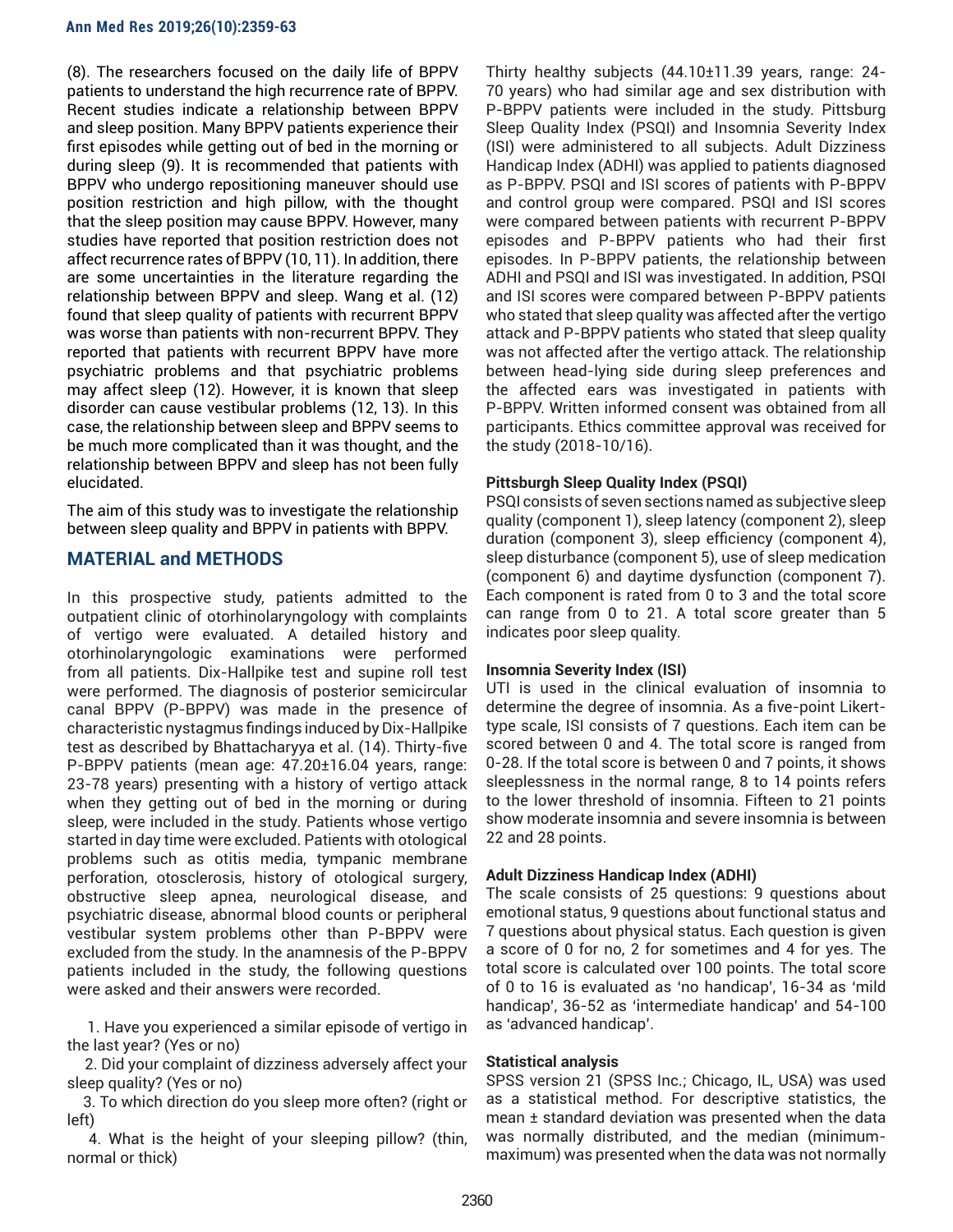#### **Ann Med Res 2019;26(10):2359-63**

distributed. Mann Whitney U test and Chi-square test were used to evaluate age and sex distribution of P-BPPV patient group and control group, respectively. Mann Whitney-U Test was used to compare the PSQI and ISI scores of the P-BPPV patient group and the control group. T-test and Mann Whitney-U test were used to compare the PSQI and ISI scores of recurrent P-BPPV patients and P-BPPV patients who had their first attack, respectively. Pearson correlation test and Spearman correlation test were used to evaluate the relationship between ADHI and PSQI and ISI in P-BPPV patients. Mann Whitney-U Test was used to compare PSQI and UTI scores of P-BPPV patients who stated that sleep quality was impaired after dizziness attack and P-BPPV patients who stated that sleep quality did not change. Chi-square test was used to evaluate the relationship between affected ears and headlying side direction preferences during sleep of P-BPPV patients. Significance level was accepted as <0.05

## **RESULTS**

There was no significant difference between the P-BPPV patient group and the control group in terms of age and gender distribution (Table 1). In patients diagnosed with P-BPPV, the involved ear was the right side in 23 patients (65.7%) and the left side in 12 patients (34.3%). Totally, 23 of P-BPPV patients (65.7%) had their first episode and other 12 patients (34.3%) had recurrent episodes. The PSQI component 1 score (subjective sleep quality), component 2 (sleep latency) score, component 7 score (daytime dysfunction), total PSQI score and ISI score of the patients with P-BPPV were significantly worse than the control group (Table 2). There was no significant difference in PSQI and ISI scores between patients with recurrent P-BPPV and patients with non-recurrent P-BPPV (Table3).

| benign paroxysmal positional vertigo (P-BPPV) patient group and<br>control group |                        |                      |                      |  |
|----------------------------------------------------------------------------------|------------------------|----------------------|----------------------|--|
|                                                                                  | <b>P-BPPV</b><br>group | <b>Control group</b> | <b>P-value</b>       |  |
| Age (mean±SD)                                                                    | 47.20±16.04            | 44.10±11.39          | $0.635$ <sup>a</sup> |  |
| <b>Sex</b>                                                                       |                        |                      | 0.200 <sub>b</sub>   |  |
| Male (n)                                                                         | 12                     | 15                   |                      |  |
| Female (n)                                                                       | 23                     | 15                   |                      |  |
| <sup>a</sup> Mann Whitney-U test<br><b><i>b</i>Chi-square test</b>               |                        |                      |                      |  |

**Table 1. Age and gender distribution of posterior semicircular canal** 

The mean ADHI score of patients with P-BPPV was 22.77 ± 6.07. There was no significant relationship between ADHI score and PSQI score and ISI score (p=0.552, p=0.074, respectively). Of 35 patients with P-BPPV, 21 (60%) reported impaired sleep quality after a vertigo attack, and 14 (40%) reported no impairment in sleep quality. There was no significant difference between P-BPPV patients who stated that sleep quality was altered and P-BPPV

**Table 2. Pittsburgh Sleep Quality Index (PSQI) and Insomnia Severity Index (ISI) Sscores of posterior semicircular canal benign paroxysmal positional vertigo (P-BPPV) patient group and control group**

|                            | <b>P-BPPV</b><br>group | Control<br>group | P-value              |
|----------------------------|------------------------|------------------|----------------------|
| <b>Total PSQI score</b>    | $5.74 \pm 3.06$        | $3(1-9)$         | 0.002a               |
| Subjective sleep quality   | $1(0-3)$               | $0(0-2)$         | 0.002a               |
| <b>Sleep latency</b>       | $2(0-3)$               | $1(0-3)$         | 0.001a               |
| <b>Sleep duration</b>      | $0(0-2)$               | $1(0-2)$         | 0.292a               |
| <b>Sleep efficiency</b>    | $0(0-3)$               | $0(0-2)$         | $0.488$ <sup>a</sup> |
| <b>Sleep disturbance</b>   | $1(0-3)$               | $1(0-2)$         | 0.122 <sup>a</sup>   |
| Use of sleep medication    | $0(0-0)$               | $0(0-0)$         | 1.000 <sup>a</sup>   |
| <b>Daytime dysfunction</b> | $0(0-3)$               | $0(0-2)$         | 0.003 <sup>a</sup>   |
| <b>ISI score</b>           | $7(0 - 19)$            | $1.5(0-9)$       | < 0.001a             |

**The mean ± standard deviation was presented when the data was normally distributed, and the median (minimum-maximum) was presented when the data was not normally distributed. a Mann Whiney-U test**

**Table 3. Pittsburgh Sleep Quality Index (PSQI) and Insomnia Severity Index (ISI) scores of recurrent posterior semicircular canal benign paroxysmal positional vertigo (P-BPPV) patient group and P-BPPV patients who had their first episodes (non-recurrent P-BPPV group)**

|                         | <b>Recurrent</b><br><b>P-BPPV</b><br>group | <b>Non-recurrent</b><br><b>P-BPPV</b> group | P-value              |
|-------------------------|--------------------------------------------|---------------------------------------------|----------------------|
| <b>Total PSQI score</b> | $7.08 \pm 3.02$                            | $5.04 + 2.89$                               | $0.060$ <sup>a</sup> |
| <b>ISI score</b>        | $8(5-18)$                                  | $4(0-19)$                                   | $0.065^{\rm b}$      |

**The mean ± standard deviation was presented when the data was normally distributed, and the median (minimum-maximum) was presented when the data was not normally distributed. a T-test, b Mann Whitney-U test.**

patients who stated that sleep quality did not change (p=0.405, p=0.919, respectively) in terms of total PSQI score and ISI scores. There was a significant relationship between the lying side of the affected ears and sleep direction preferences of patients with P-BPPV (p: 0.026) (Table 4). Four (11.4%) of the patients with P-BPPV were sleeping on a low pillow, 25 (71.4%) were sleeping on a normal pillow and 6 (17.1%) were sleeping on a high pillow.

**Table 4. Head-lying side preferences during sleep and the affected ears in patients with posterior semicircular canal benign paroxysmal positional vertigo**

| Affected ear                 | <b>Head-lying side preferences</b> |           | <b>P-value</b> |
|------------------------------|------------------------------------|-----------|----------------|
|                              | Right side                         | Left side | 0.026a         |
| <b>Right ear (n)</b>         | 20                                 | 3         |                |
| Left ear (n)                 | 6                                  | 6         |                |
| <sup>a</sup> Chi-square test |                                    |           |                |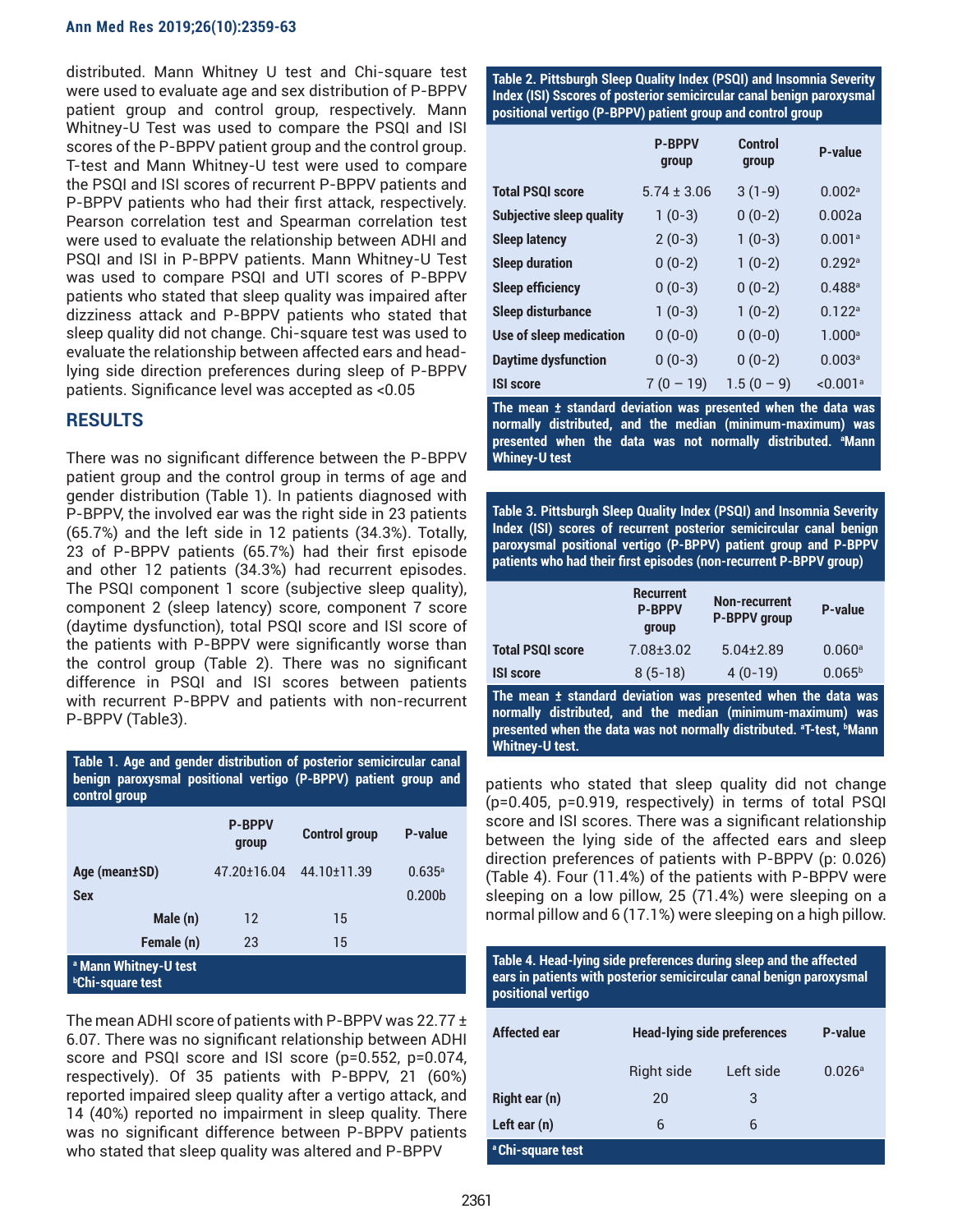## **DISCUSSION**

In this study, PSQI and ISI scores of P-BPPV patients and healthy volunteers were compared. The relationship between ADHI scores and PSQI and ISI scores was evaluated in P-BPPV patients. The PSQI and ISI scores of the patients with P-BPPV were found to be significantly worse than the control group. There was no significant relationship between ADHI scores and PSQI and ISI scores in P-BPPV patients. Also, there was no significant difference between PSQI and ISI scores of P-BPPV patients who stated that sleep quality was affected by dizziness and P-BPPV patients who had no impairment in sleep quality. In the light of these results, it was concluded that poor sleep quality may cause P-BPPV and P-BPPV did not affect sleep quality.

The density of otoliths in the utricle and saccule is higher than the endolymph liquid. Otoliths may move and fall into semicircular canals either idiopathic or due to vibrations, trauma, aging, and inner ear damage. Due to the anatomical structure of the semicircular canals, the otoliths fall into the posterior semicircular canal and less frequently into the horizontal semicircular canal. Recent research has shown a relationship between sleep and BPPV. Sato et al. (15) investigated the relationship between the affected ears of P-BPPV patients and patients with horizontal canal BPPV (H-BPPV) and their preferred sleep direction. Similar to our study, they reported an association between affected ears and lying to bed preferences in patients with P-BPPV. However, they indicated that there was no significant difference between the affected ear and sleep direction preference in H-BPPV patients. Spontaneous improvement in H-BPPV is more frequent and in a short time, so the number of H-BPPV patients presented to the clinics is lower than P-BPPV patients (16). Therefore, we did not include patients with H-BPPV in our study. The relationship between the headlying side preferences during sleep and the affected ear can be explained by the anatomical location of the utricle and posterior semicircular canals. When the patient is in the supine position, the posterior semicircular canal is located lower than the utricle. Therefore, the otoliths in the utricle may fall into the posterior semicircular canal due to gravity and cause P-BPPV. We also investigated the effect of pillow height on BPPV in our study. However, the majority of the patients stated that they used a pillow with normal height and only 11.4% stated that they used a low pillow. In this case, it can be concluded that the main factor that decreases the otoliths from the utricle is direction preference and there is no relation between the pillow height and P-BPPV. In the literature, BPPV is reported to be more common in the right ear (17). In our study, similar to the literature, 65.7% of the patients had P-BPPV in the right ear. In our study, 74.2% of P-BPPV patients stated that they mostly prefer lying on their right side. This may be one of the reasons why we found more

P-BPPV patients lying on the right side while sleeping. It is also known that people lie on their right side more with aging (18).

Although there are some studies investigating the relationship between bed side preferences and BPPV, there are limited studies investigating the sleep quality of patients with BPPV. Wang et al. (12) compared the sleep quality of patients with recurrent BPPV and patients with non-recurrent BPPV with PSQI. They have reported that patients with recurrent BPPV had poorer sleep quality in 5 subgroups on the PSQI scale (shorter sleep duration, prolonged sleep latency, decreased sleep efficiency, daytime dysfunction, and more usage of sleep-aid medications) (12). However, in this study, the relationship between poor sleep quality and BPPV was not fully established (12). It has been reported that BPPV may impair sleep quality by increasing anxiety and depression, or poor sleep quality may cause BPPV (12). In this study, we compared the sleep quality of patients with recurrent P-BPPV, patients with P-BPPV for the first time, and healthy individuals. Patients with P-BPPV had poorer sleep quality in the three subgroups of PSQI (subjective sleep quality, sleep latency, daytime dysfunction) and in ISI than the control group. There was no difference in sleep quality between patients with recurrent BPPV and patients with the first episode of BPPV. We also asked patients whether sleep quality was affected after the vertigo attack in order to better understand the relationship between sleep quality and BPPV, unlike Wang's study. There was no significant difference in PSQI and ISI scores between P-BPPV patients who reported that sleep quality was affected and P-BPPV patients who reported no change in sleep quality. In the light of these results, it can be thought that P-BPPV does not affect sleep quality and poor sleep quality causes P-BPPV. We also evaluated the physical, functional and emotional effects of dizziness in patients with P-BPPV using ADHI. There was no correlation between ADHI scores and PSQI and ISI in P-BPPV patients. This may be another indication that disability following P-BPPV does not affect the sleep quality of patients with P-BPPV, and that the sleep quality of patients with P-BPPV was previously poor. In his study, Ichiojo (19) reported that more than 75% of patients with BPPV had their first episodes during sleep or when they were getting up in the morning. Individuals with poor sleep quality move more during sleep and turn their heads. Inertial force generated when turning the heads of the individuals from one side to the other can cause the otoliths in the underlying ear to fall into the posterior semicircular canal below the utricle and cause P-BPPV. There are also conflicting results in the literature regarding the proposed position restriction after repositioning maneuver in patients with BPPV. In many studies, it was reported that there was a relationship between sleep direction preference and BPPV (15, 20), but position restriction did not prevent recurrent BPPV (10,